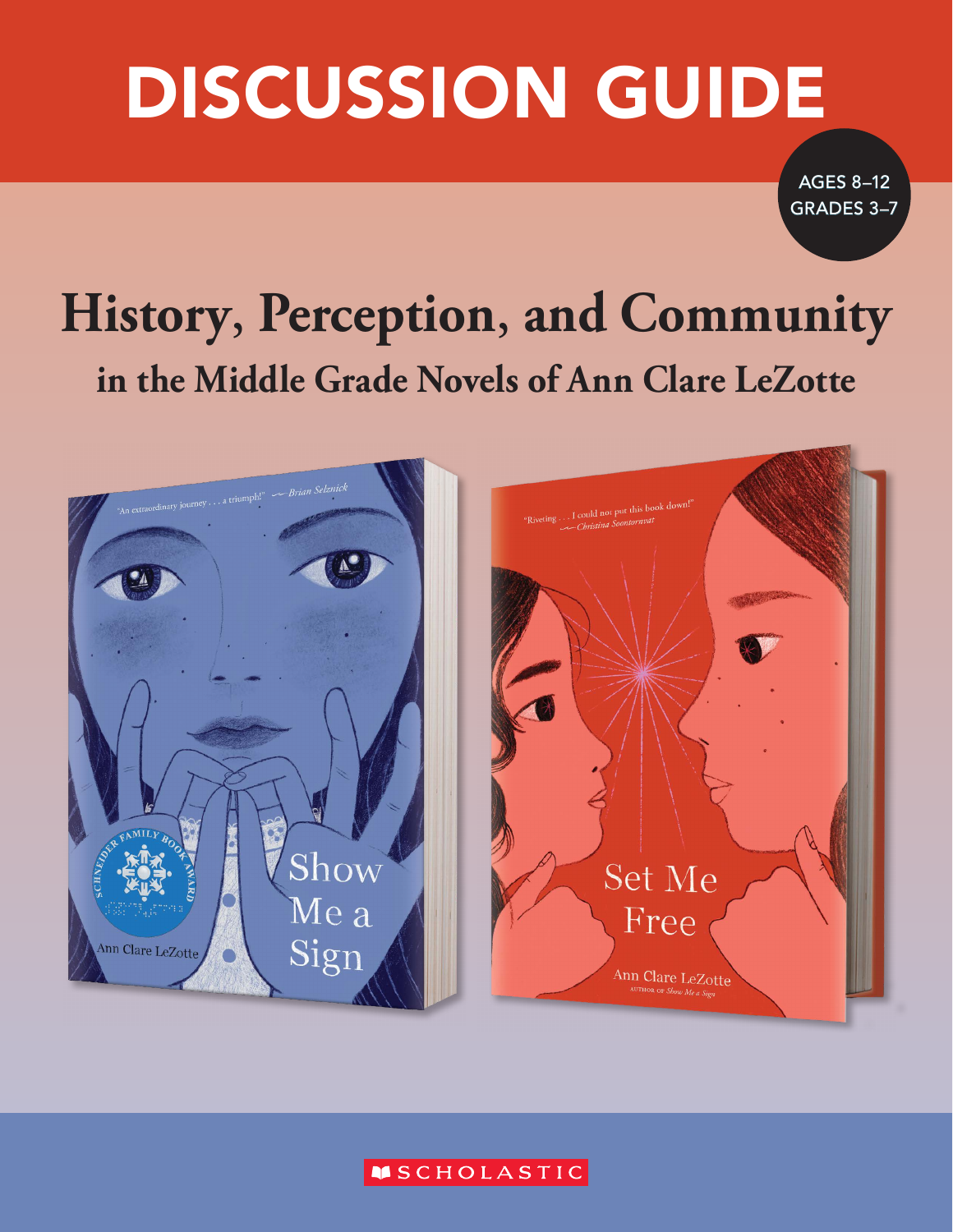

#### **About** *Show Me a Sign*

Mary Lambert has always felt safe and protected on her beloved island of Martha's Vineyard. Her great-great-grandfather was an early English settler and the first deaf islander. Now, over a hundred years later, many people there—including Mary—are deaf, and nearly everyone can communicate in sign language. Mary has never felt isolated. She is proud of her lineage. But recent events have delivered winds of change. Mary's brother died, leaving her family shattered. Tensions over land disputes are mounting between English settlers and the Wampanoag people. And a cunning young scientist has arrived, hoping to discover the origin of the island's prevalent deafness. His maniacal drive to find answers soon renders Mary a "live specimen" in a cruel experiment. Her struggle to save herself is at the core of this penetrating and poignant novel that probes our perceptions of ability and disability.



#### **About** *Set Me Free*

Three years after being kidnapped as a "live specimen" in a cruel experiment to determine the cause of her deafness, Mary Lambert has grown weary of domestic life on Martha's Vineyard, and even of her once beloved writing. So when an old acquaintance summons her to an isolated manor house outside Boston to teach a young deaf girl to communicate, Mary agrees. But can a child of eight with no prior language be taught? And is Mary up to the task? With newfound purpose, Mary arrives only to discover that there is much more to the girl's story—and the circumstances of her confinement—than she ever could have imagined. Suddenly, teaching her and freeing her from the prison of her isolation, takes on much greater meaning, and peril.

#### **About the Author**



A passionate advocate for the Deaf and Hard of Hearing, as well as underserved youth from marginalized communities, Ann Clare LeZotte worked for many years as a youth librarian in Gainesville, Florida. Ann says, "During the pandemic, I've kept in touch with Deaf library youth learning at home with families who don't sign. The isolation is real—there will be a long-lasting gap. It's getting harder to tell them all their dreams can come true. But continuing Mary Lambert's story, the darkness and the light, shows them that they're still counted in." In her free time, Ann enjoys yoga and walking her dog, Perkins.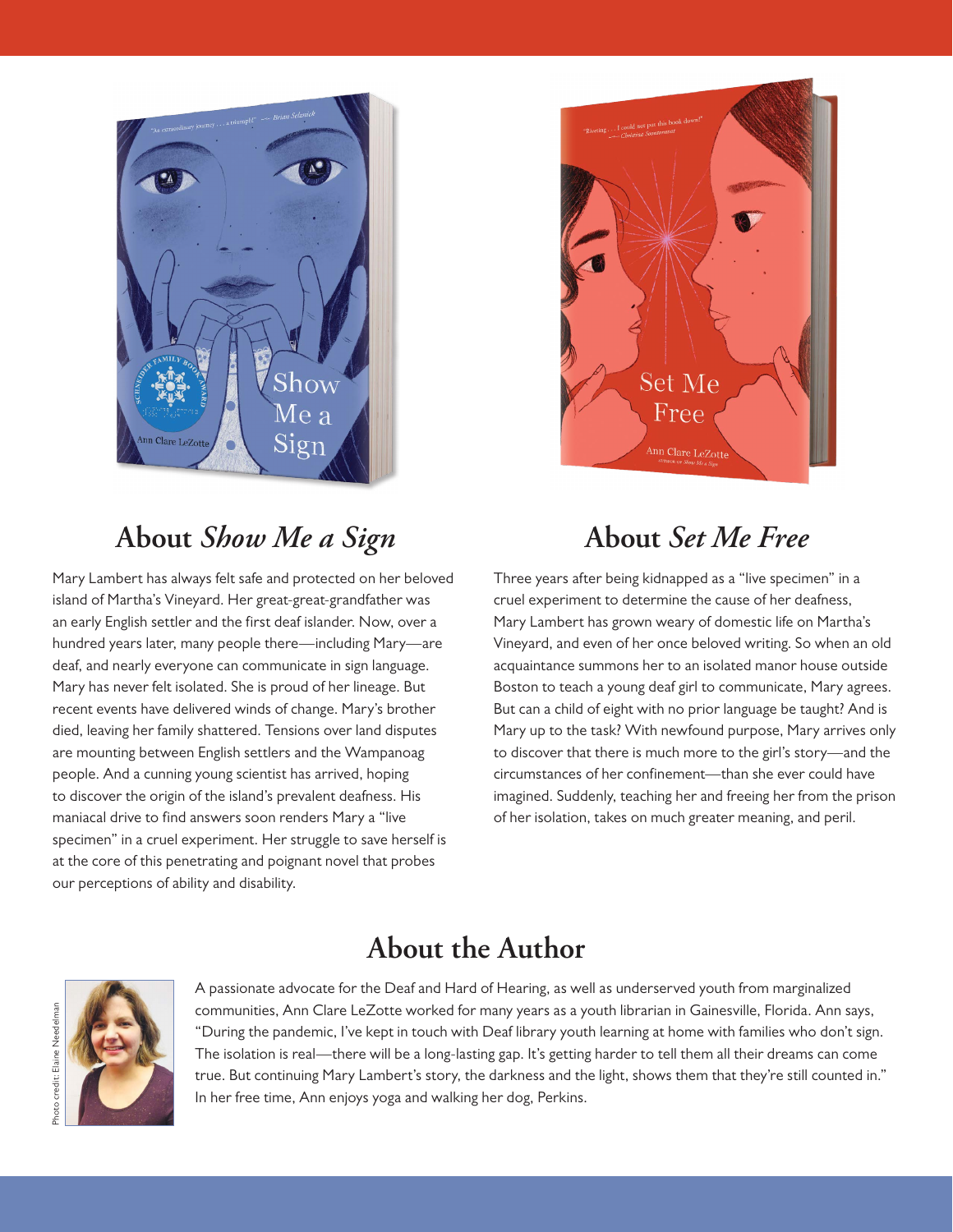## **Discussion Questions for** *Show Me a Sign*

- 1. When we first meet Mary, she is using her "birch stick to poke at curious things on the ground, like the tunnels made by moles." (p. 5) What does this immediately tell us about her personality? How does the author use Mary's actions throughout the story to tell us about her character?
- 2. In Chapter 1, Mary describes the dead whale on the beach being harvested for meat, oil, and baleen as "flensed, cut, and taken away, piece by piece." (p. 6) How does this image foreshadow what will happen in the story?
- 3. George's death is not mentioned outright until page 10, but his loss hangs over Mary and her family. How does the author tell us about his death and the effect it has had on the family? How do Mary, Mama, and Papa each deal with their grief?
- 4. The islanders push back against Andrew's view that deafness is a disease or infirmity. How do the islanders view deafness? Do they consider being deaf to be a disability? Why do you think that many deaf people dislike terms like "hearing impaired," "deaf and dumb," or "deaf-mute"?
- 5. In her book, *Everyone Here Spoke Sign Language: Hereditary Deafness on Martha's Vineyard*, anthropologist Nora Ellen Groce says of the islanders: "There was no language barrier and, by extension, there seems to have been no social barrier." (p. 75) Give examples from *Show Me a Sign* of how the deaf and hearing islanders were completely integrated.
- 6. In 1975, Deaf scholar Tom L. Humphries coined the term "audism" to refer to the idea that those who can hear are superior to those who cannot and the discrimination that results. Give examples of the audism that Mary experiences in the story. What examples of audism have you witnessed in your life?
- 7. While audism refers to discrimination based on hearing status, there are several other kinds of prejudice and discrimination that come up in the story. Who experiences discrimination? On what basis? How are they treated differently? What do you think about this? What are some ways that someone might respond to unfair treatment? What can you do if you see someone being treated unfairly?
- 8. Thomas explains to Mary that his place is with the Aquinnah Wampanoag Tribe even though he is not related to them by blood. What, other than blood relations, might create a family or community bond? What do you think are the most important factors in holding a community together?
- 9. Before Andrew kidnaps Mary, what does his behavior show about his feelings toward deaf people?
- 10. Mary remembers George crying when he realized that Mary and Papa would never be able to hear the ocean inside a seashell. Do you think that Mary and Papa were upset about this? Why or why not?
- 11. Ann Clare LeZotte based the description of Martha's Vineyard Sign Language in part on American Sign Language. (p. 171) She sometimes uses signing word order, especially when Mary is signing with her parents. Give examples of signing word order from the dialogue and how the author might have written out the sentences in English. Why do you think she chose to use signing word order in the places where she did?
- 12. When Mary is kidnapped and taken to Boston, she is cut off from most communication. What strategies does she use to understand what's going on around her? How does she attempt to communicate with people there? Of the communication methods she tries, which are successful?

# **Extension Activities for** *Show Me a Sign*

- 1. From the time that the first United States residential school for the Deaf opened in Hartford, Connecticut, in 1817, almost all Deaf children on Martha's Vineyard attended. They brought Martha's Vineyard Sign Language with them, and it mixed with the French Sign Language used by teacher Laurent Clerc and other Indigenous sign languages and homemade gesture systems to become what we know today as American Sign Language (ASL). Though the last speaker of Martha's Vineyard Sign Language (MVSL) died in 1952, researcher Joan Nash has preserved some MVSL signs. Watch a comparison of MVSL and ASL vocabulary here: [youtube.com/watch?v=EzZsZrtdIlA.](https://www.youtube.com/watch?v=EzZsZrtdIlA) Think about the vocabulary that researchers have been able to find. Why do you think these signs were important on the island? How are the MVSL and ASL signs similar and different?
- 2. Mary says that "our New World is someone's old world." (p. 256) Find out about the native people who lived on the land where you live at **native-land.ca**, then use the resources there to learn more about the history and modern-day presence of these tribes. What did you learn? Why is it important to know this history?
- 3. Andrew Noble, like many researchers in the 1800s, is unable to find a pattern in the distribution of deafness on Martha's Vineyard. It wasn't until Gregor Mendel established the science of genetics in the mid-1800s that scientists began to understand how genes affecting different traits are passed down. Do some research on Mendelian inheritance and Punnett squares (a tool for predicting how genes are passed down). How does Mendelian inheritance relate to the fact that one in four residents of Chilmark was deaf? Knowing that Mary is deaf and George was hearing, can you figure out which two genes each of her parents carry? Why would island deafness seem to skip some generations?
- 4. When searching George's room, Mary finds the special map he made for her and Nancy: "Not the kind cartographers make, but a map with all the places that are important to us . . . It is a map of memories." (p. 51) Choose a place that is important to you and draw your own "memory map." Like George's map, it may include references to special people and events.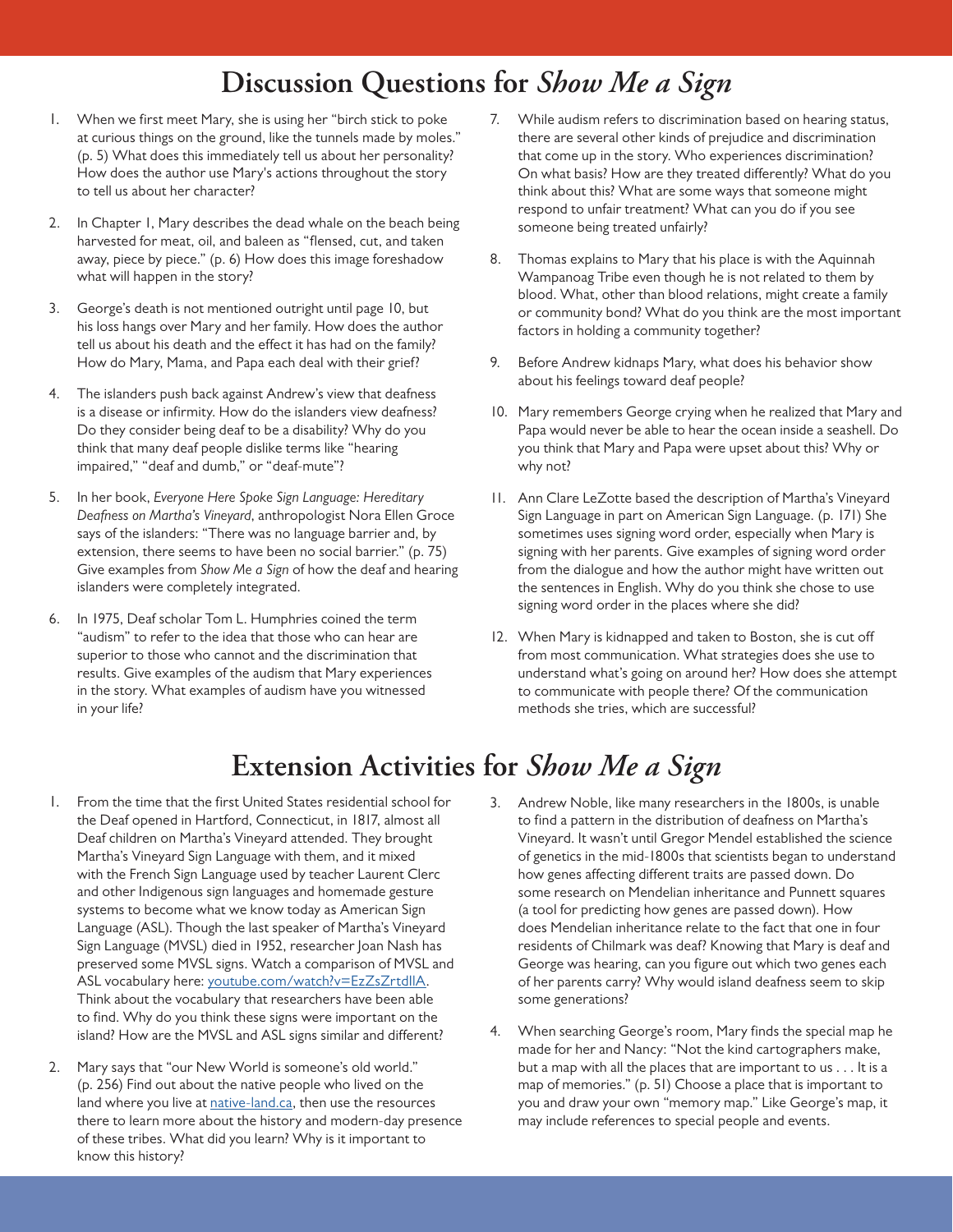#### **Discussion Questions for** *Set Me Free*

- 1. In Chapter 5, Mary looks to four sources of advice about whether she should take the position at the Vale. Who does she consult and why? Why do you think she chooses these four people instead of others who are important to her, such as her parents, Ezra, and Sally? How do their responses contribute to her decision?
- 2. Mary's expectations and understanding of her role at the Vale dramatically shift over the course of the book, but what do you think Beatrice expects when Mary first arrives? What goals do you think Beatrice has when she interacts with Mary? What methods of communication does Beatrice find most effective when she interacts with Mary? What textual clues can you find that support your analysis?
- 3. Mary communicates with hearing people off-island by "cobbling together methods of communication." (p. 81) What techniques does she use throughout the story to communicate with those who are not fluent in Martha's Vineyard Sign Language? How can you communicate with someone who does not know your language?
- 4. Though Nancy is devoted to the cause of women's rights, she expresses prejudice toward the Wampanoag, people of African descent, and Beatrice. What social or cultural factors might lead Nancy to think this way? Who or what social groups do you think might benefit from this prejudice? What might you say to someone who excluded certain women from a women's rights movement?
- 5. Mary worries that she has become too settled, but Mama wants her to settle down and stay on the island. Why do you think Mama wants Mary to be more like her? How does Mary feel about this? How would you react in her situation?
- 6. Papa toasts Mary by signing, "To our Mary, in all her beautiful contradictions." (p.16) What contradictions do you see in her character? Why do you think Papa calls these contradictions beautiful? What "beautiful contradictions" exist in your life?
- 7. Why does Mary go out on the mud flats at low tide, even though it is dangerous? Is this choice brave or reckless? How would you define the difference between the two? How does this relate to Mrs. Pye's statement that "Youth leap fearlessly, which is foolhardy—but it can also be marvelous"? (p. 45)
- 8. Sally faces discrimination in both Chilmark and Aquinnah because of her mixed Wampanoag, African, and European heritage. This is an example of intersectionality, a term coined by Kimberlé Crenshaw to indicate how a person's social and political identities overlap and create different degrees of oppression or privilege. Choose another character in *Set Me Free* and identify examples of intersectionality in their life, including race, hearing status, gender, language fluency, economic status, social class, and other factors. How does the intersection of those identities affect how that character engages with the world and with other people in the book?
- 9. Sally tells Mary, "There are different ways to be bold as we grow." (p. 27) How does Mary demonstrate boldness throughout the story? How do her later actions show growth or maturity compared to her earlier actions?
- 10. The term "Deaf Gain," coined by Deaf artist Aaron Williamson, reframes the idea of hearing loss by focusing instead on the unique benefits of Deaf peoples' experience and perspective, and how they contribute to the greater good of all humanity. One example of Deaf Gain in *Set Me Free* is the joke Mary shares with Mr. Butler after a night of thunderstorms: "I slept without interruption. You?" (p. 36) What other examples of Deaf Gain can you find in the story?
- 11. As she is leaving Martha's Vineyard to go to the Vale, Mary notes that she is "looking toward the future, but unable to free myself from the past." (p. 56) How does she resolve this conflict by the end of the story?
- 12. Though many islanders insist that Mary's ancestor Jonathan Lambert returned prisoners to America, Mary faces the ugly truth that he was actually selling freedmen back into enslavement. Why do you think so many of the townsfolk are unwilling to face the truth? Why is Mary determined to do so? What makes it so difficult to face unpleasant or disturbing truths about our history? What can we do to make it easier to face and address uncomfortable truths?
- 13. Though Mary sees Nancy's prejudice, she resolves to be patient with her. How does Mary challenge Nancy to look outside of her own perspective, while still maintaining their friendship?
- 14. As Mary leaves the Vale, she observes that "forsaking Beatrice means abandoning myself." (p. 175) What does she mean by this? Why can't she just walk away?
- 15. At the end of the book, Mary notes, "The difference between victims and survivors is whether you're found in time. We cannot swim while the other sinks." (p. 265) Do you agree with this statement? In what ways do you see this play out in the story?
- 16. The last line of the book reads, "This island will no longer hold me." (p. 265) Based on this statement, what do you think Mary will do next?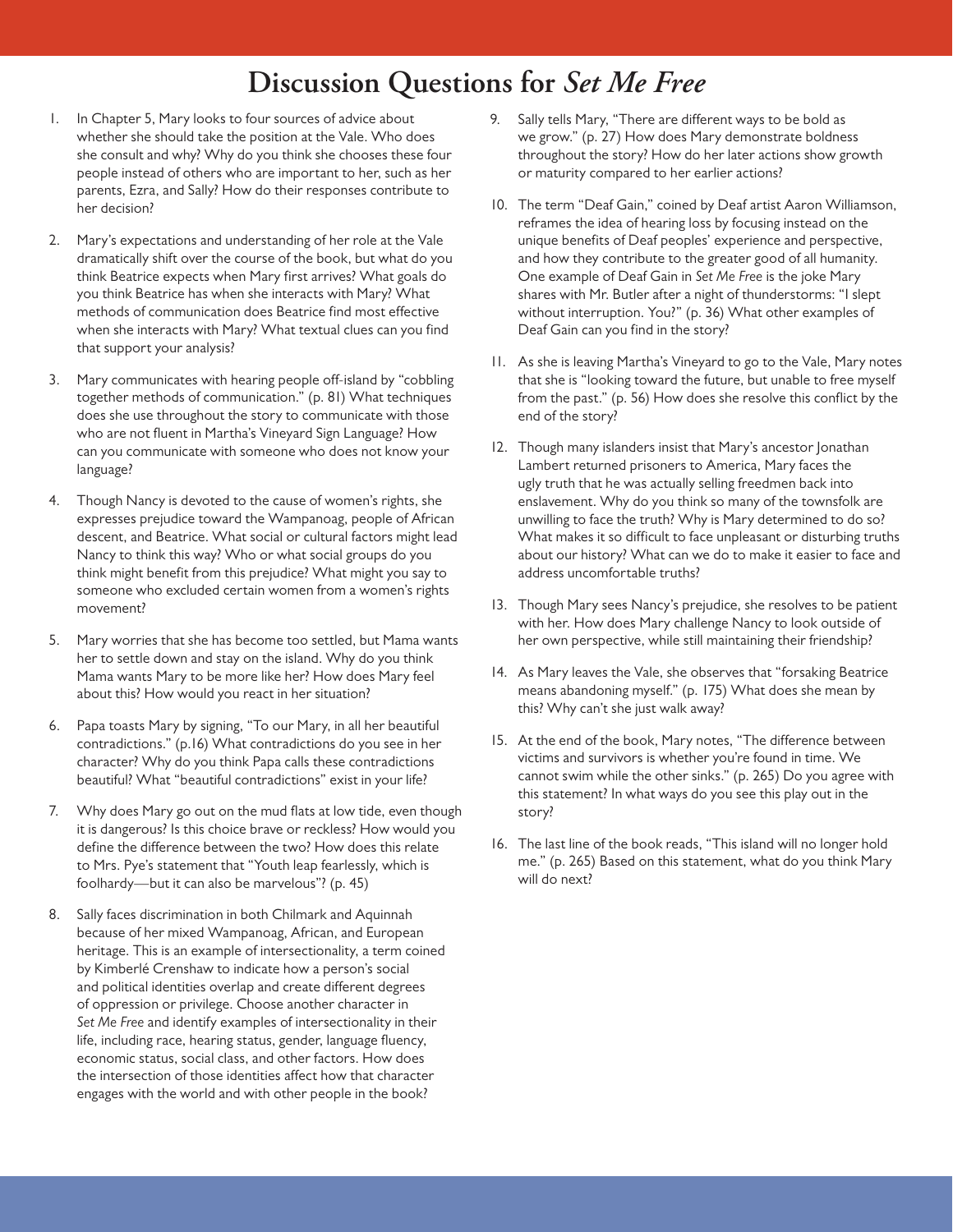#### **Extension Activities for** *Set Me Free*

1. Though Martha's Vineyard Sign Language (MVSL) was one of the building blocks of modern-day American Sign Language (ASL), the manual alphabets used in each language are totally different. The two-handed manual alphabet Mary uses derives from British Sign Language, while American Sign Language uses a onehanded manual alphabet derived from French Sign Language. Learn and practice the two manual alphabets at the links below and practice fingerspelling your name in each language.

British Manual Alphabet:

- Printable: [storiesbyhand.files.wordpress.com/2021/06](https://storiesbyhand.files.wordpress.com/2021/06/british-sign-language-manual-alphabet-handout.pdf) [/british-sign-language-manual-alphabet-handout.pdf](https://storiesbyhand.files.wordpress.com/2021/06/british-sign-language-manual-alphabet-handout.pdf)
- Video (The Deaf Academy): [youtube.com/](https://www.youtube.com/watch?v=DgIvXXdwjvw) [watch?v=DgIvXXdwjvw](https://www.youtube.com/watch?v=DgIvXXdwjvw)

American Manual Alphabet:

- Printable: [storiesbyhand.files.wordpress.com/2020/10](https://storiesbyhand.files.wordpress.com/2020/10/american-manual-alphabet.pdf) [/american-manual-alphabet.pdf](https://storiesbyhand.files.wordpress.com/2020/10/american-manual-alphabet.pdf)
- Video (ASL That): [youtube.com/watch?v=tkMg8g8vVUo](https://www.youtube.com/watch?v=tkMg8g8vVUo)
- 2. Thomas says, "The attainment of a purity that's never existed poisons the people and land we share." (p. 253) Beginning in the late 1800s, the eugenics movement took hold, spreading ideas about "improving" the human race by eliminating "undesirable" genetic traits. These ideas were used to justify discrimination, prejudice, and even killing of people who were thought to be "inferior." Inventor Alexander Graham Bell was a prominent proponent of eugenics, and even used research he had done on deafness on Martha's Vineyard in his theories. Do some research on Bell's involvement in eugenics. What do you think of his theories?
- 3. After discussing the ways Mary communicates with non-signers, designate a period of time where no one can use their standard method of communication. If you are in a speaking environment, consider implementing silent time and practice communication through signs, gestures, writing, and other means. Once you return to your typical communication method, discuss the ways you communicated. How did it feel when you couldn't use your typical method to share what you wanted to communicate? Were you able to find a new or different way to share it and be understood?
- 4. Play "Who's the Leader?" This silent game develops visual awareness. Players stand in a circle. Choose a guesser, who steps outside the circle and covers their eyes. Then silently choose one person in the circle to be the leader. The leader begins an action, such as tapping their head or swaying their arms. The other players must copy the leader. Tap the guesser on the shoulder to let them know it's time to stand at the center of the circle. The guesser must try to figure out who is the leader. The leader must change the motion every thirty seconds or so, and the other players should try not to watch the leader too obviously. Once the guesser gets the answer, the leader becomes the guesser, and the group chooses a new leader.

## **Curriculum Resources and Further Reading**

#### **Articles and Websites**

"The Hidden History of Martha's Vineyard Sign Language: How a deaf utopia was uncovered in the 1970s" by Natalie Zarrelli: [atlasobscura.com/articles/the-hidden](https://www.atlasobscura.com/articles/the-hidden-history-of-marthas-vineyard-sign-language)  [-history-of-marthas-vineyard-sign-language](https://www.atlasobscura.com/articles/the-hidden-history-of-marthas-vineyard-sign-language)

"The Island that Spoke by Hand–Uncovering the history of Deaf culture on Martha's Vineyard" by Shelley Quezada: [mblc.state.ma.us/mblc\\_blog/2017/06/22/the](https://mblc.state.ma.us/mblc_blog/2017/06/22/the-island-that-spoke-by-hand/)  [-island-that-spoke-by-hand/](https://mblc.state.ma.us/mblc_blog/2017/06/22/the-island-that-spoke-by-hand/)

"Martha's Vineyard Island and Sign Language": [handspeak.com/learn/index.php?id=366](https://www.handspeak.com/learn/index.php?id=366)

"Martha's Vineyard" by Edmund West: [britishdeafnews.co.uk/marthas-vineyard/](https://www.britishdeafnews.co.uk/marthas-vineyard/)

"Throwback Thursday: When Martha's Vineyard Had Its Own Sign Language" by Madeline Bilis: [bostonmagazine.com/news/2016/07/21/marthas-vineyard-sign-language/](https://www.bostonmagazine.com/news/2016/07/21/marthas-vineyard-sign-language/) "The Deaf Vineyarders Who Talked with Their Hands": [newenglandhistoricalsociety.com/deaf-vineyarders-talked-hands/](https://www.newenglandhistoricalsociety.com/deaf-vineyarders-talked-hands/)

"Deaf Culture on Martha's Vineyard": [npr.org/transcripts/6254177](https://www.npr.org/transcripts/6254177)

"The Life and Death of Martha's Vineyard Sign Language" by Cari Romm: [theatlantic.com/health/archive/2015/09/marthas-vineyard-sign-language-asl/407191/](https://www.theatlantic.com/health/archive/2015/09/marthas-vineyard-sign-language-asl/407191/)

"How the Wampanoag Indians Took Back Gay Head": [newenglandhistoricalsociety.com/wampanoag-indians-took-back-gay-head/](https://www.newenglandhistoricalsociety.com/wampanoag-indians-took-back-gay-head/)

"Still Where They 'Belong': Aquinnah Wampanoag Tribe Tells Its Story with New Cultural District": [wbur.org/artery/2016/08/09/](https://www.wbur.org/news/2016/08/09/aquinnah-wampanoag-cultural-district) [aquinnah-wampanoag-cultural-district](https://www.wbur.org/news/2016/08/09/aquinnah-wampanoag-cultural-district)

"Deaf: Cultures and Communication, 1600 to the Present": **[onlineexhibits.library.yale.edu/s/deaf-culture/page/home](https://onlineexhibits.library.yale.edu/s/deaf-culture/page/home)** 

"Deaf-gain: A Hearing Person's Loss": [handspeak.com/learn/index.php?id=340](https://www.handspeak.com/learn/index.php?id=340)

"Mendelian Inheritance": [genome.gov/genetics-glossary/Mendelian-Inheritance](https://www.genome.gov/genetics-glossary/Mendelian-Inheritance)

"Introduction to Heredit*y*"*:* [khanacademy.org/science/high-school-biology/hs-classical-genetics/hs-introduction-to-heredity/v/introduction-to-heredity](https://www.khanacademy.org/science/high-school-biology/hs-classical-genetics/hs-introduction-to-heredity/v/introduction-to-heredity)

"She Coined the Term 'Intersectionality' Over 30 Years Ago. Here's What It Means to Her Today"*:* [time.com/5786710/kimberle-crenshaw-intersectionality/](https://time.com/5786710/kimberle-crenshaw-intersectionality/)

African American Heritage Trail of Martha's Vineyard: [mvafricanamericanheritagetrail.org](https://mvafricanamericanheritagetrail.org/) Aquinnah Wampanoag Indian Museum: [aquinnah.org](https://www.aquinnah.org/)

Martha's Vineyard Museum: [mvmuseum.org/exhibitions/online/](http://mvmuseum.org/exhibitions/online/)

National Association of the Deaf: [nad.org](https://www.nad.org/)

Wampanoag Tribe of Gay Head: [wampanoagtribe-nsn.gov/](https://wampanoagtribe-nsn.gov/)

#### **Books**

*Everyone Here Spoke Sign Language: Hereditary Deafness on Martha's Vineyard* by Nora Ellen Groce

*My Heart Glow: Alice Cogswell, Thomas Gallaudet, and the Birth of American Sign Language* by Emily Arnold McCully